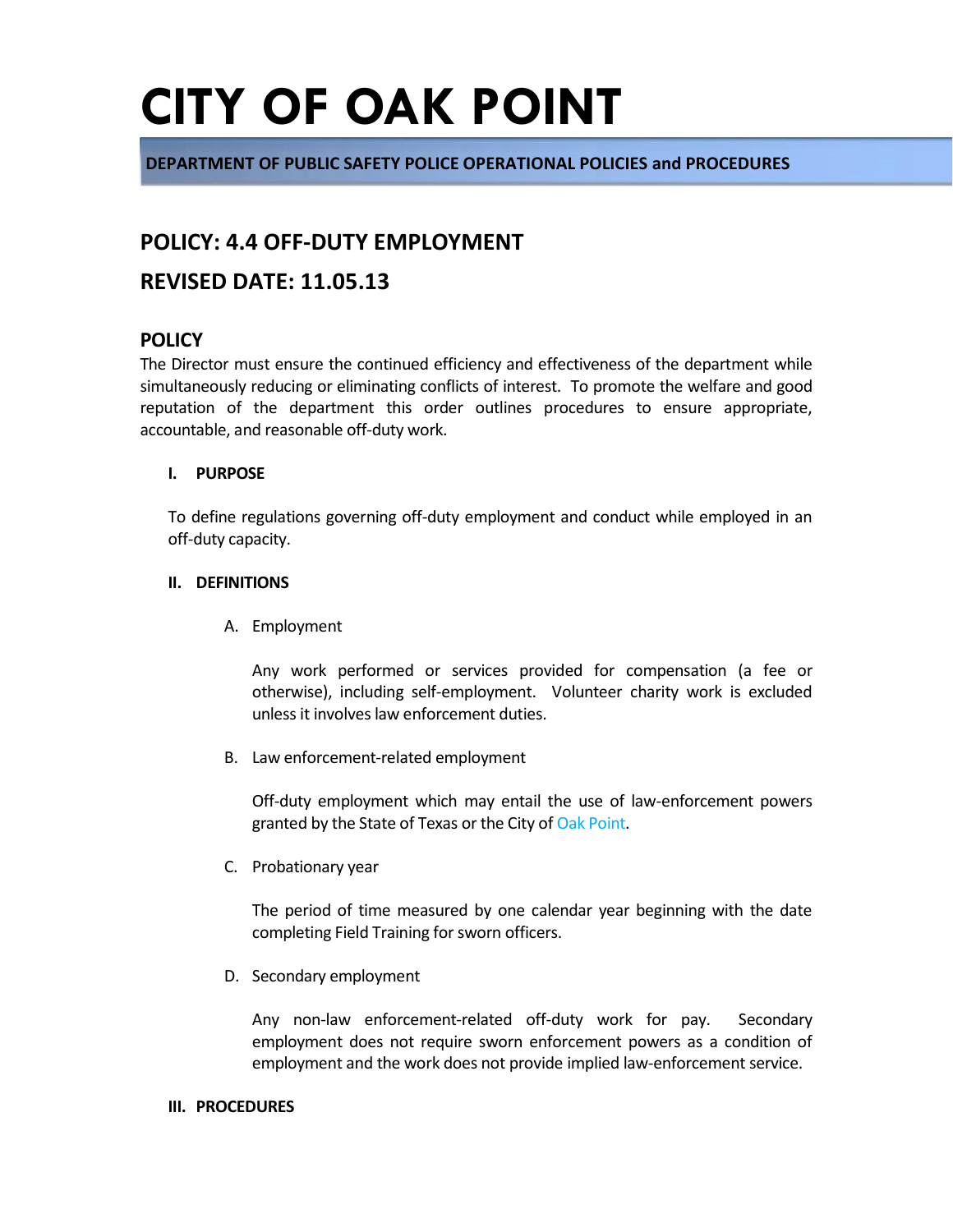**DEPARTMENT OF PUBLIC SAFETY POLICE OPERATIONAL POLICIES and PROCEDURES**

#### A. General

All employees are eligible to work off-duty employment subject to the requirements of this policy. No employee shall work off duty during a probationary year. Employees on medical or sick leave, temporary disability, or light duty due to injury are ineligible for off-duty employment. An employee engaged in any off-duty employment may be called to duty in an emergency.

B. Secondary employment restrictions

Employment shall not constitute a conflict of interest. A conflict of interest, as determined by the Director, is any activity inconsistent, incompatible, or in conflict with the duties, functions, or responsibilities of employment. This department does not allow sworn personnel to work part-time for any other law enforcement agency.

- C. Law enforcement-related off-duty employment restrictions:
	- 1. Law enforcement-related employment shall not exceed 16 hours per day, including on-duty time: e.g., a employee working a 10-hour shift may work six hours of off-duty employment on the same day and an officer on a day off may work 16 hours. For the purpose of computing allowable work time, court appearances constitute on-duty time. Officers will not work any off-duty employment on the same calendar day they call in sick to on-duty employment.
	- 2. Law enforcement-related employment is restricted to the county boundaries. Officers may perform law-enforcement duties beyond county boundaries if working in conjunction with another jurisdiction's regular law-enforcement agency and after having been requested to do so by the Chief or a command level law-enforcement officer in that jurisdiction.
	- 3. Serving as a recruiter and receiving compensation for procurement of law enforcement-related jobs for other department employees is prohibited.
	- 4. No employee shall solicit any person or business for the purpose of gaining law enforcement-related off-duty employment, and, while on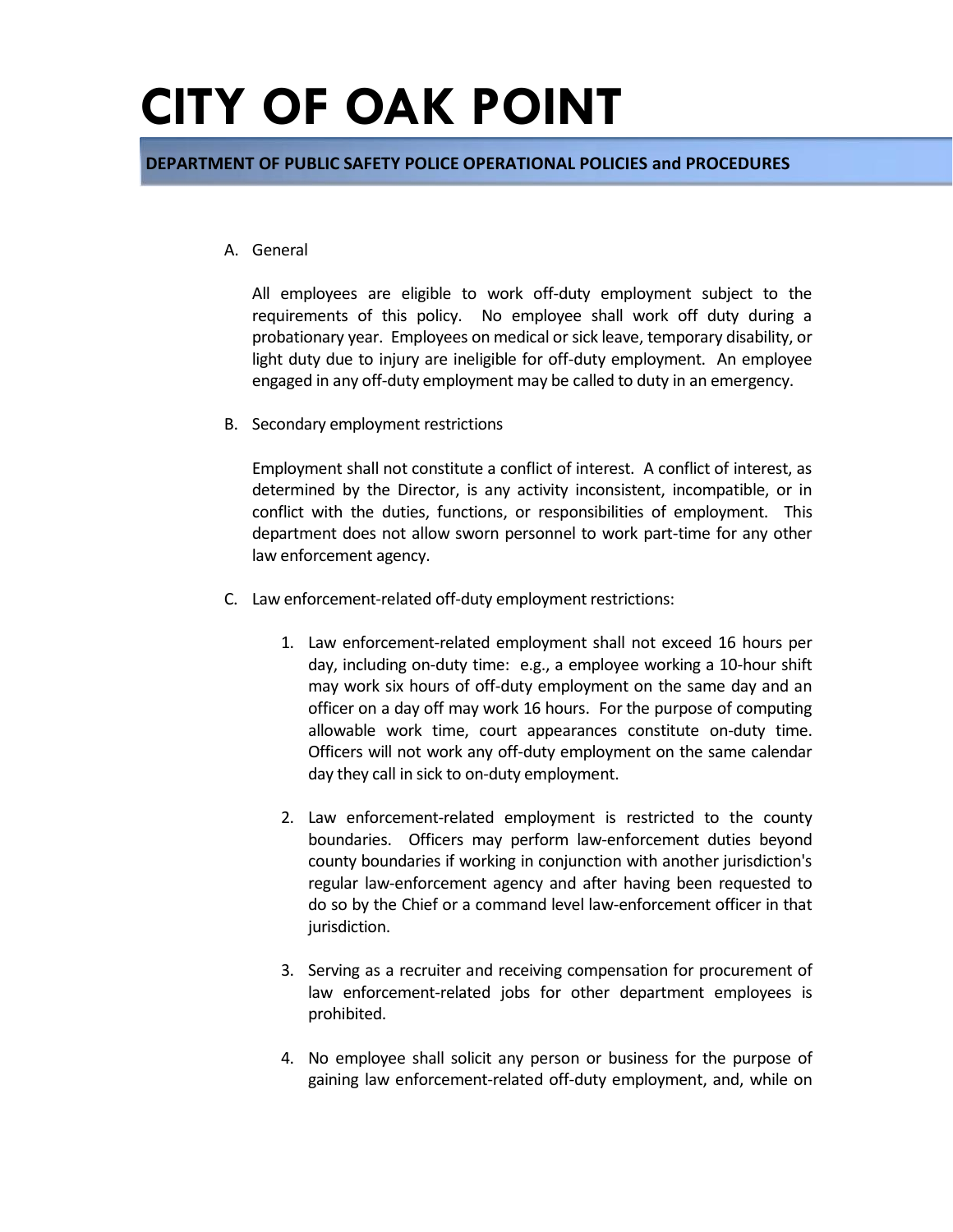### **DEPARTMENT OF PUBLIC SAFETY POLICE OPERATIONAL POLICIES and PROCEDURES**

duty, shall not solicit any person or business for the purpose of gaining secondary employment.

- 5. Except for public school security activities and other employment where such use has been specifically authorized by the Director, Cityowned vehicles, radios, or other equipment to include weapons shall not be used while traveling to and from or engaging in law enforcement related off-duty employment.
- 6. Officers, while engaged in law enforcement-related employment, shall be subject to the orders of the on-duty law-enforcement supervisor.

#### D. Administration

- 1. Employees must submit a written request to the Director for any offduty employment. Employees shall not begin any off-duty work until approval has been granted. The request shall be filed in the employee's personnel file.
	- a. The approved request is subject to periodic review by the Director. Officers shall communicate any changes in information contained on the form to the Director as soon as possible.
	- b. The Director may revoke permission to work off duty if the officer fails to perform adequately on duty or receives disciplinary action. To be eligible for permission to work off duty, officers must be in good standing with the department. Continued permission to work off duty is contingent upon remaining in good standing. This shall include any "Courtesy Officer" work for which a discount on an apartment is received.
- 2. The Director shall disapprove any employment that demeans the status or dignity of the law-enforcement profession, or otherwise represents a conflict of interest. Examples of such employment include:
	- a. Retailers which sell pornographic materials, or provide services of a sexual nature.
	- b. Retailers who sell, manufacture, or transport alcoholic beverages as the principal business.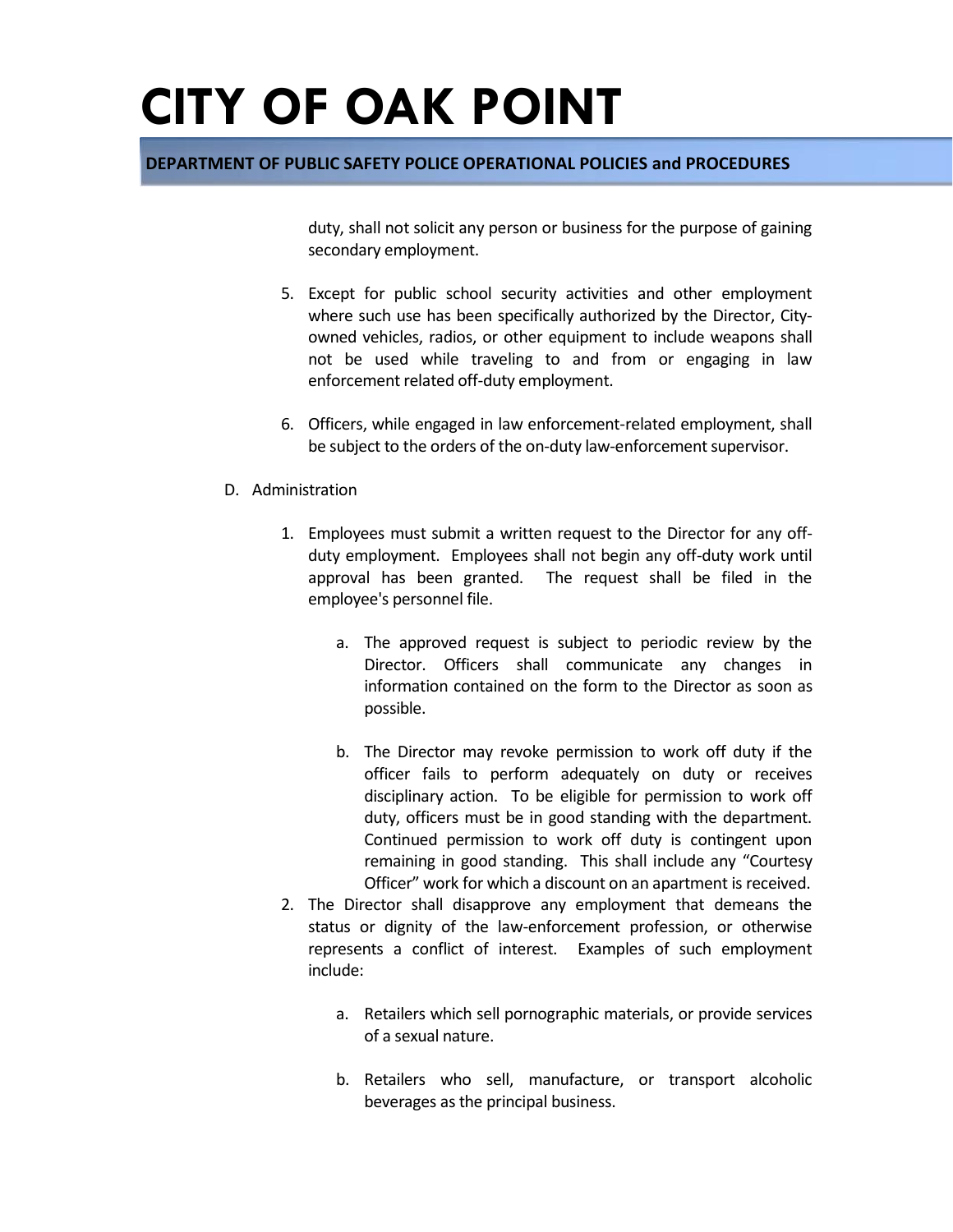### **DEPARTMENT OF PUBLIC SAFETY POLICE OPERATIONAL POLICIES and PROCEDURES**

- c. Gambling establishments not exempted by law.
- d. Any firm connected with the towing or storage of vehicles, bill collecting, bodyguards, re-possessors, private investigators, or process servers.
- e. Performance in department uniform of any tasks other than those of law enforcement.
- f. Performance of any work for a business or labor group that is on strike.
- g. Performance of any work regulated or licensed through the department.
- h. Performance of personnel investigations for private firms, or any employment requiring the officer to have access to police files, records, or information as a condition of employment.
- i. Performance of any activity which supports case preparation for the defense in any criminal or civil action.
- 3. Arrests made while engaged in off-duty law enforcement-related employment shall be limited to felonies or criminal misdemeanors committed in the officer's presence or a breach of the peace jeopardizing public safety.
	- a. Employees shall understand that department liability protection does not extend to willful acts which cause injury or damage, or acts the officer knew or reasonably should have known conflicted with department policy or the law.
	- b. Off-duty arrests shall not be made when the officer's actions only further the interests of the private employer. Officers will not enforce by arrest, request, or threat, any house rules or private employer rules.
- E. Liability, indemnification, insurance
	- 1. All employees who wish permission to engage in law enforcementrelated employment shall list the request in writing stating: